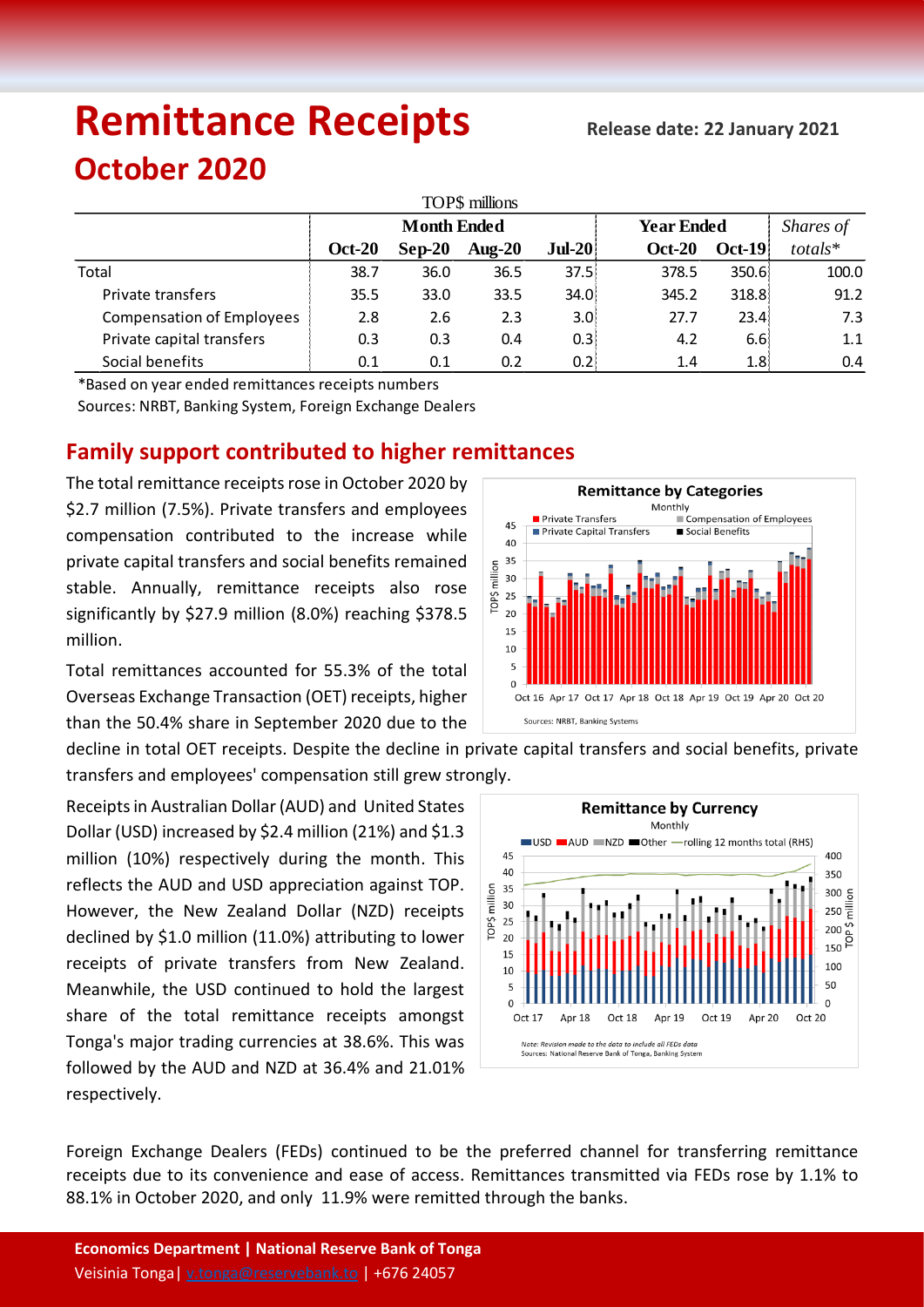#### **Private Transfers**

Private transfer receipts increased in October 2020 by \$2.6 million (7.7%). These include receipts of gifts and family support remitted from friends and relatives overseas. The annual church donations may have contributed to the increase in the inflow of receipts. The private transfer receipts in AUD and USD have picked up by \$2.2 million and \$1.3 million, respectively and outweighed the \$0.9 million decline in NZD receipts. The rebound in the Australian economy by 3.3% reported for the September Quarter 2020 may have contributed to the rise in private transfers. The decline in the US unemployment rate may have supported the increase in private transfer receipts for the month. Furthermore, private transfer receipts are still the largest share of total remittance receipts at 91.8%, slightly higher than the 91.6% in September 2020.

In the year to October 2020, private transfer receipts increased again by \$26.5 million (8.3%) driving the overall rise in remittances. Despite the economic shocks of COVID-19 to our remitting economies, our Tongan diaspora overseas still provide financial assistance to their families here in Tonga. Additionally, the extended border lockdowns have improved the statistics on remittances as foreign cash hand-carried by travellers are now transferred through the banks and FEDs.

#### **Employee Compensation**<sup>1</sup>

The total compensation of employees rose by \$0.2 million (6.8%) in October 2020. This was driven by a \$0.2 million (12.3%) increase in receipts from seasonal workers (including New Zealand and Australia). Meanwhile, the receipts from expatriates and local employees of international organizations in Tonga slightly declined by 1.4% to \$1.03 million. Receipts from seasonal workers have contributed \$1.7 million while other wages and salaries contributed \$1.03 million to the monthly movement. As businesses within the fruit picking industry resumed operations, receipts from seasonal workers will continue to rise despite the pandemic uncertainties.



Annually, total compensation of employee's receipts rose by \$4.2 million (18.1%) to \$27.7 million. The other wages and salaries component accounts for 37.6% share of the total compensation of employees receipts. In contrast, receipts from the seasonal workers' accounted for 62.4% (compared to 55.6% share for September 2020). Moreover, seasonal workers in New Zealand remitted back \$10.8 million of the total seasonal workers' annual receipts while \$5.0 million were from seasonal workers in Australia.

#### **Private capital transfers & Social benefits**

 $\overline{a}$ 

During October 2020, receipts mostly for household construction and refurbishments received as private capital transfers increased by \$0.03 million (9.4%). Social benefits, which includes pension funds, dropped by \$0.1 million (47.1 %). Over the year ended to October 2020, both private transfers and social benefits declined by \$2.4 million (36.8 %) and \$0.4 million (20.1%) respectively.

**Economics Department | National Reserve Bank of Tonga** Veisinia Tonga| [v.tonga@reservebank.to](mailto:v.tonga@reservebank.to) | +676 24057

<sup>&</sup>lt;sup>1</sup> Employee compensation is the sum of wages and salaries from the seasonal workers abroad, Tongan residents working short term overseas, and resident employees serving foreign organizations.